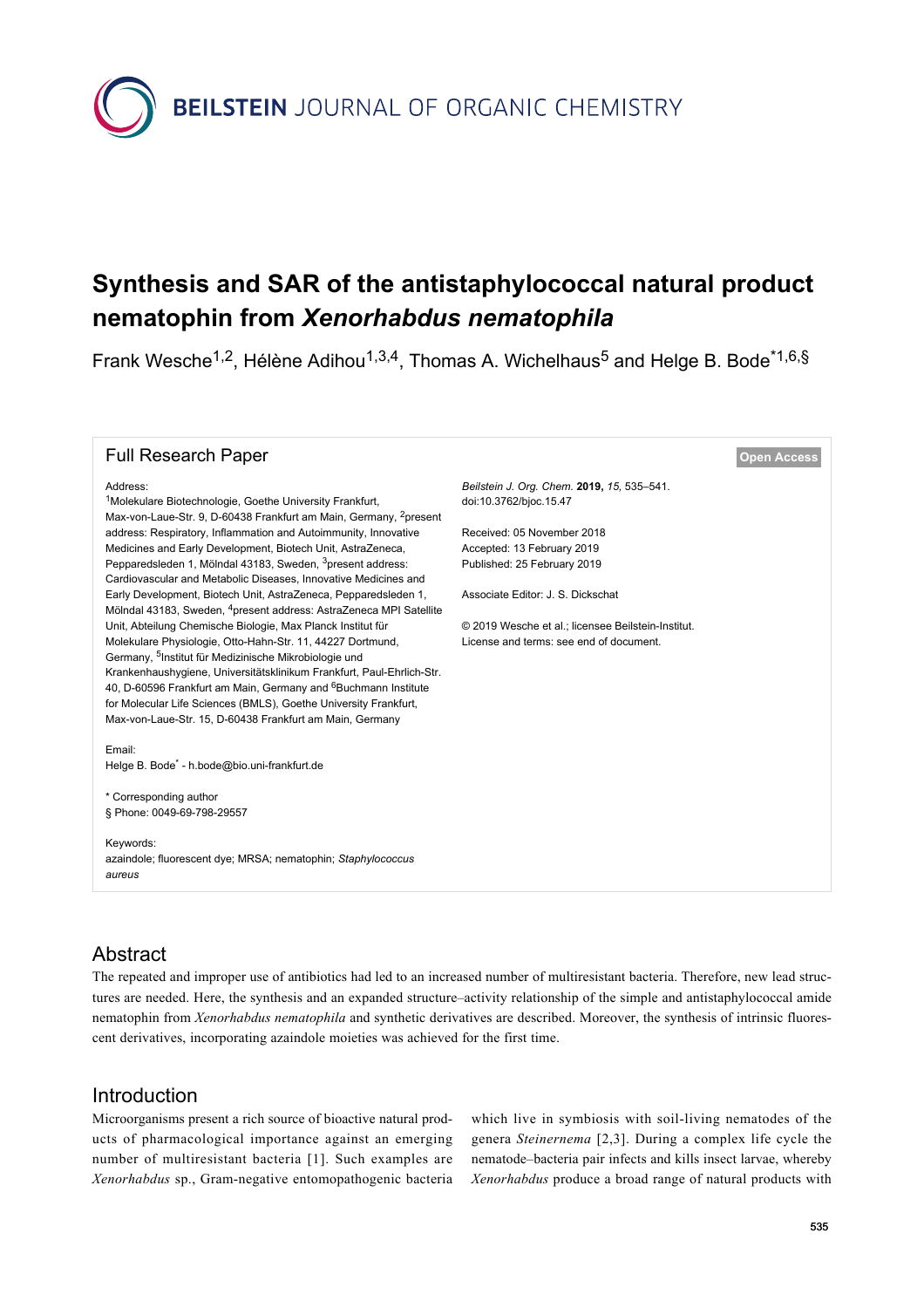antimicrobial properties [\[4-8\]](#page-5-2). As the *Steinernema–Xenorhabdus* complex is not pathogenic against humans, they are widely used as biocontrol agents in agriculture [\[9\].](#page-5-3)

Natural products produced by bacteria play an important role in the bacteria/nematode/insect life cycle and most natural products are non-ribosomal peptides (NRP), e.g., rhabdopeptides [\[10,11\]](#page-5-4) and polyketide–NRP hybrids, like xenocoumacins [\[12,13\].](#page-5-5) The quite simple amide nematophin (**1**) is another wellknown member of natural products common in all *Xenorhabdus nematophila* strains and was first described by Li et al. in 1997 for their antimicrobial properties [\[14\]](#page-6-0). Simply, **1** is the condensation product of 3-methyl-2-oxopentanoic acid and tryptamine and showed good activities against different Gram-positive pathogens like *Staphylococcus aureus*, including methicillinresistant *S. aureus* (MRSA) comparable with activities of vancomycin. Recently, the biosynthesis of **1** was elucidated by our group as well as the 2-phenylethylamine derivative **2** with an  $\alpha$ -keto amide moiety, which could be identified upon heterologous expression of the appropriate gene cluster in *E. coli* [\[15\]](#page-6-1). Moreover, elongated nematophin derivatives, namely nevaltophins from *Xenorhabdus* PB62.4, were described incorporating an additional valine. As **1** and nevaltophines act as prophenoloxidase activators, it is suggested that they have a specific role in the bacteria/nematode/insect symbiosis.

Little or nothing is known about the mode of action of this simple amide against *S. aureus*. Structure–bioactivity studies revealed that the α-keto moiety and the amide moiety itself are required for bioactivity [\[16\].](#page-6-2) These findings suggest a specific interaction of this electrophilic moiety with a nucleophile. Such an interaction was previously reported for the macrocyclic peptide cyclotheonamide A, isolated from marine sponge *Theonella* sp. Cyclotheonamide A is described as a potent inhibitor of various proteases, in particular trypsin and thrombin [\[17-19\].](#page-6-3) Hereby, the  $\alpha$ -keto amide covalently binds to the serine oxygen in the active site under formation of a stable tetrahedral hemiketal. Furthermore, substitution of the indole hydrogen by alkyl, aryl or benzyl improves the in vitro antistaphylococcal activity. In contrast, the incorporation of smaller heterocycles like pyridine and imidazole as well as isosteric benzimidazole instead of the indole moieties lead to a loss of antibacterial activity. Kennedy et al. could synthesize a 2-phenyl derivative that showed nanomolar activity against *S. aureus* [\[20\]](#page-6-4). To the detriment of this compound class, all derivatives lose their antibacterial activity in the presence of serum in vitro in serial broth and agar dilution method [\[16,20\]](#page-6-2). Even with the use of charged groups as modifiers, serum-protein binding could not be avoided. However, we were interested in expanding the aforementioned structure–activity studies regarding the substitution of the indole moiety by different aromatic systems as well as

substitution of side chains in the  $\alpha$ -keto carboxylic acids to generate more derivatives of this fascinating small and bioactive amide.

#### Results and Discussion

We first synthesized **1** and 1-methylnematophin (**3**) as standards to confirm preliminary results. We then initiated the synthesis of derivatives **2**, and **4**–**12**. Briefly, the appropriate α-keto carboxylic acid was coupled to the respective amine. Amide bond formation was achieved using 1-ethyl-3-(3-dimethylaminopropyl)carbodiimide hydrochloride (EDC·HCl), 1-hydroxybenzotriazole (HOBt) and *N*,*N*-diisopropylethylamine (DIPEA) in DMF under microwave irradiation ([Scheme 1\)](#page-1-0). Racemic **1** was synthesized using tryptamine and (*rac*)-3-methyl-2-oxopentanoic acid. Similarly, compounds **2**–**7** were synthesized using different amines including 2-phenylethylamine (for **2**), 1-methyltryptamine (for **3**), 2-(2 naphthyl)ethylamine hydrochloride (for **4**), 2-(1-naphthyl)ethylamine hydrochloride (for **5**), 2-(1*H*-inden-3-yl)ethylamine hydrobromide (for **6**) [\[21\],](#page-6-5) and 2-(1-benzofuran-3-yl)ethylamine (for **7**), respectively. Compounds **8**–**12** were synthesized by coupling tryptamine with different α-keto carboxylic acids, including 3-furylglyoxylic acid (for **8**), 3-indoleglyoxylic acid (for **9**), phenylglyoxylic acid (for **10**), and isomeric 3-methylpent-2-enoic acid (for **11** and **12**) [\[22\]](#page-6-6), respectively. Compounds **11** and **12** were separated during the isolation process and initially constructed to enable target identification. Compounds **11** and **12** might act as Michael acceptor (α,βunsaturated carbonyl) and attach irreversibly and covalently to a potential target [\[23\].](#page-6-7) After purification and characterization, the above mentioned compounds were tested against different pathogenic strains, i.e., methicillin-susceptible *S. aureus* (MSSA), methicillin-resistant *S. aureus* (MRSA), *Enterococcus faecalis*, and *Micrococcus luteus*. The yields and bioactivities are summarized in [Table 1](#page-2-0) (and Table S1, [Supporting Information](#page-5-6) [File 1](#page-5-6)).

<span id="page-1-0"></span>

As previously described, the minimum inhibitory concentration (MIC) of **1** improves by alkylation of the indole moiety as seen for **3** [\[16\]](#page-6-2) even **1** and **3** show a good activity against MRSA. Although for all other tested compounds no better activity than that of the original natural product **1** was observed, **6** showed an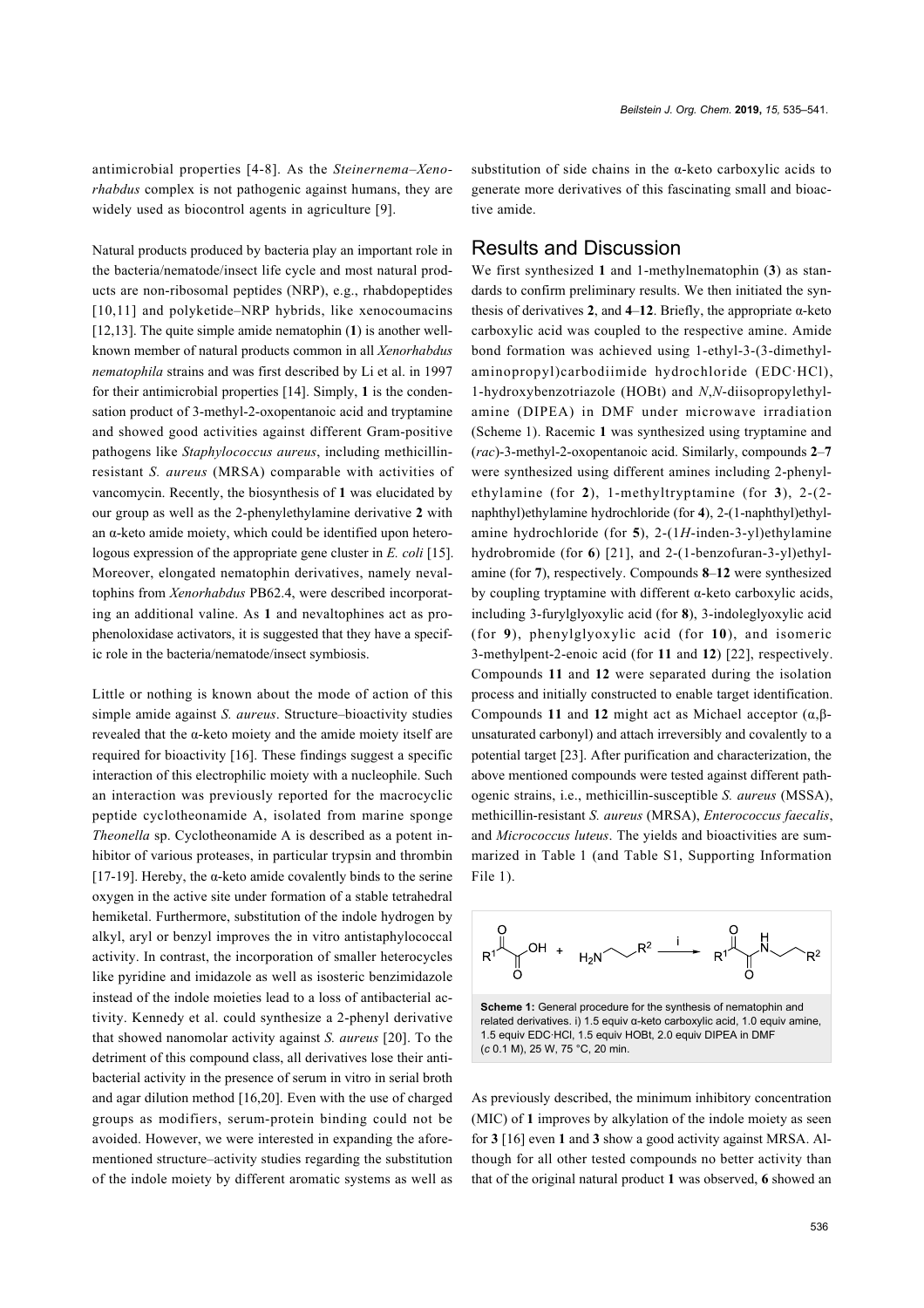<span id="page-2-0"></span>

| Table 1: Summary of synthesized nematophin derivatives (1-12) and their bioactivity (MIC in µg/mL) against S. aureus (MSSA and MRSA). |                    |                                |                           |  |
|---------------------------------------------------------------------------------------------------------------------------------------|--------------------|--------------------------------|---------------------------|--|
|                                                                                                                                       |                    | $MIC (µg/mL)^b$                |                           |  |
| structure                                                                                                                             | yield <sup>a</sup> | S. aureus (MSSA)<br>ATCC 29213 | MRSA (MRSA)<br>ATCC 43300 |  |
| O<br>H<br>O<br>1                                                                                                                      | 46%                | 0.5                            | 0.5                       |  |
| O<br>H<br>$\Omega$<br>2                                                                                                               | 56%                | 16                             | 32                        |  |
| O<br>빘<br>ő<br>3                                                                                                                      | 74%                | 0.125                          | 0.031                     |  |
| Ö<br>$\frac{H}{N}$<br>O<br>4                                                                                                          | 48%                | $\boldsymbol{2}$               | $\overline{\mathbf{4}}$   |  |
| O<br>H<br>Ω<br>5                                                                                                                      | 70%                | $\mathbf{1}$                   | $\overline{\mathbf{4}}$   |  |
| O<br>빘<br>$\sigma$<br>6                                                                                                               | 26%                | $\mathbf{1}$                   | $\mathbf{1}$              |  |
| O<br>H<br>റ<br>7                                                                                                                      | 54%                | >128                           | >128                      |  |
| $\ddot{\mathrm{o}}$<br>H<br>Ö<br>NΗ<br>8                                                                                              | 59%                | 64                             | >64                       |  |
| H<br>O<br>9                                                                                                                           | 84%                | >64                            | >64                       |  |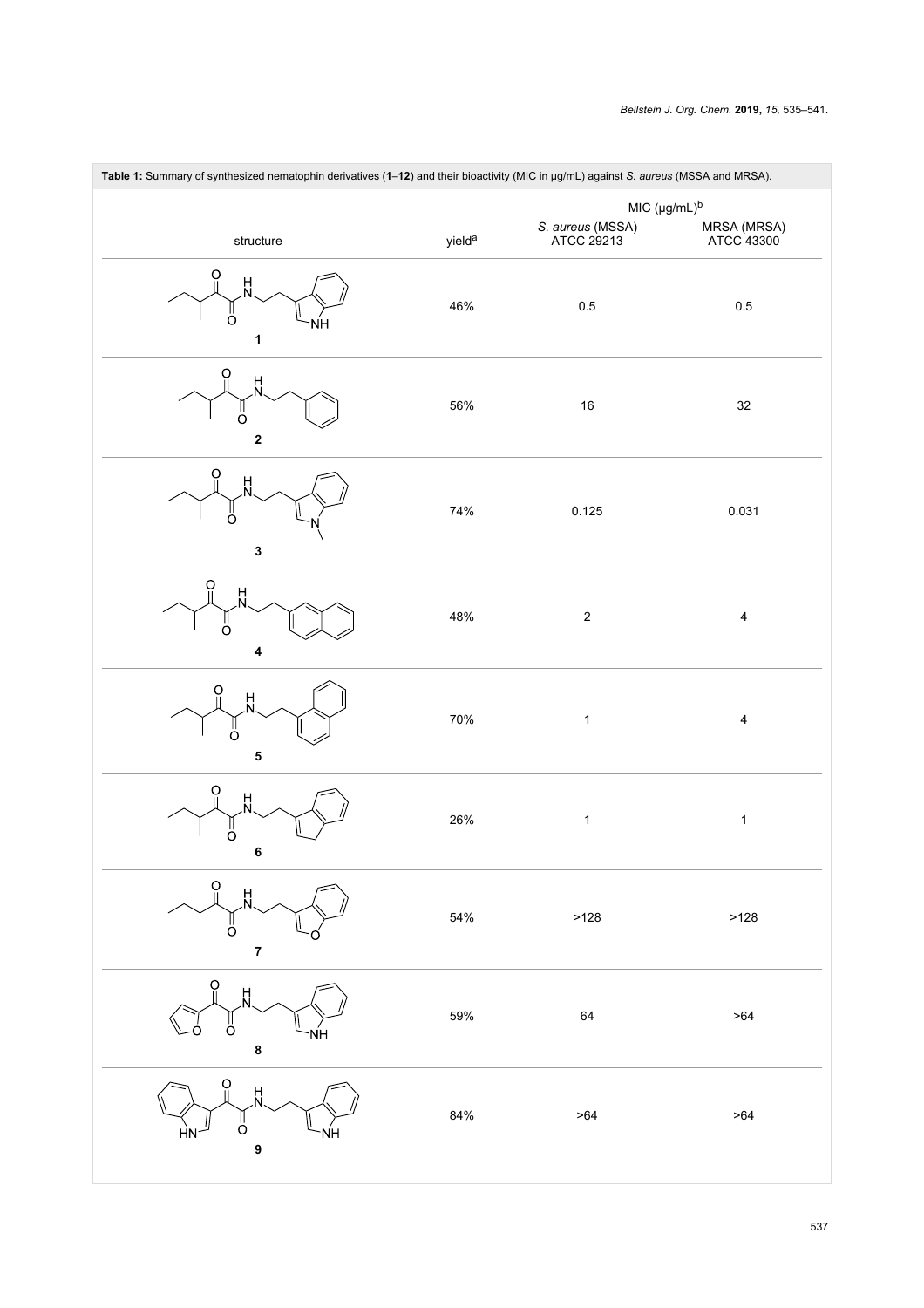

aPurification using column chromatography on silica gel. <sup>b</sup>Median of three experiments. <sup>c</sup>Derivatives were synthesized using an isomeric mixture of 3-methylpent-2-enoic acid.

activity comparable to **1** against MRSA. Since only a slight activity could be observed for some compounds against additionally tested bacteria, i.e., *M. luteus* ATCC 9431 and *E. faecalis* ATCC 29212, a staphylococcal-specific target is suggested. All derivatives with α-keto-β-methylvaleric moiety (**1**–**7**) were active against *S. aureus*. Substitution of the side chain in the α-keto amide significantly affects the bioactivity, as seen for compounds **8**, **9** and **10**. Furthermore, attempts to identify a possible target by the incorporation of an α,β-unsaturated carbonyl moiety, as it should bind irreversible to a potential target, instead of the α-keto amide in **11** and **12** are stalled as it led to a complete loss of bioactivity.

To the best of our knowledge, no one has ever tried to incorporate azaindole moieties in small natural products and tried to use them for fluorescence imaging. This approach may circumvent the above-mentioned impasse and should allow at least localization studies in *S. aureus* cells. Azaindoles are isosteric to indole, whereas one of the endocyclic methines is substituted with nitrogen, and thus leads to an increased and red-shifted fluorescence [\[24-26\]](#page-6-8). Budisa and co-workers have already used azatryptophans to study proteins with intrinsic green and blue fluorescence [\[27,28\]](#page-6-9). The azaindole moiety allows a linker-less incorporation of a fluorescent label with minimal disturbance.

Therefore, four fluorescent derivatives of nematophin were designed and their synthesis initiated. The syntheses of the appropriate azatryptamine derivatives (**17**, **18**, **25**, and **26**) were achieved from the non-expensive and commercially available 4 and 7-azaindole (**13** and **20**), respectively. First, **13** and **20** were

converted in a Friedel–Crafts acylation with chloroacetyl chloride (ClCH<sub>2</sub>COCl) and aluminium chloride (AlCl<sub>3</sub>) in DCM to give compounds **14** and **21**. Subsequent reduction was achieved with triethylsilane  $(Et<sub>3</sub>SiH)$  in TFA to give 15 and 22. For the synthesis of the primary amine, halides **15** and **22** were converted in a Gabriel synthesis with potassium phthalimide in DMF to the appropriate phthalimides **16** and **23** [\[29\]](#page-6-10). These intermediary compounds **16** and **23** also allowed an *N*-methylation of the azaindole moiety with sodium hydride (NaH) and methyl iodide (MeI) to yield **17** and **24**. By ethanolic hydrazinolysis and microwave irradiation the phthalimides (**16**, **17**, **23**, and **24**) were deprotected yielding the desired primary amines in good yields (**18**, **19**, **25**, and **26**) ([Scheme 2](#page-4-0) and [Scheme 3](#page-4-1)). With all building blocks available, the synthesis of the appropriate fluorescent derivatives was performed as before, using (*rac*)-3-methyl-2-oxopentanoic acid. Yields after coupling and bioactivities are summarized in [Table 2](#page-5-7).

Whereas the biological data, for example against *S. aureus* or MRSA shows a decreased activity for all azaindole derivatives (compare **1** with **27** or **28**) as observed for isosteric benzimidazoles [\[20\],](#page-6-4) an increased activity for all methylated derivatives (compare pairs of **1**/**3**, **27**/**28**, and **29**/**30**) could be observed for at least MSSA. This observation may correlate to the molecular polarity, and thus hydrophilicity of the cyclic moiety, whereas almost all hydrophobic moieties showed good antistaphylococcal activity as seen for naphthyl (**4** and **5**) and indene (**6**). However, the increase of hydrophobicity influences the passive membrane diffusion and therefore might influence how the compounds get to their actual target [\[30\]](#page-6-11). Moreover, a specific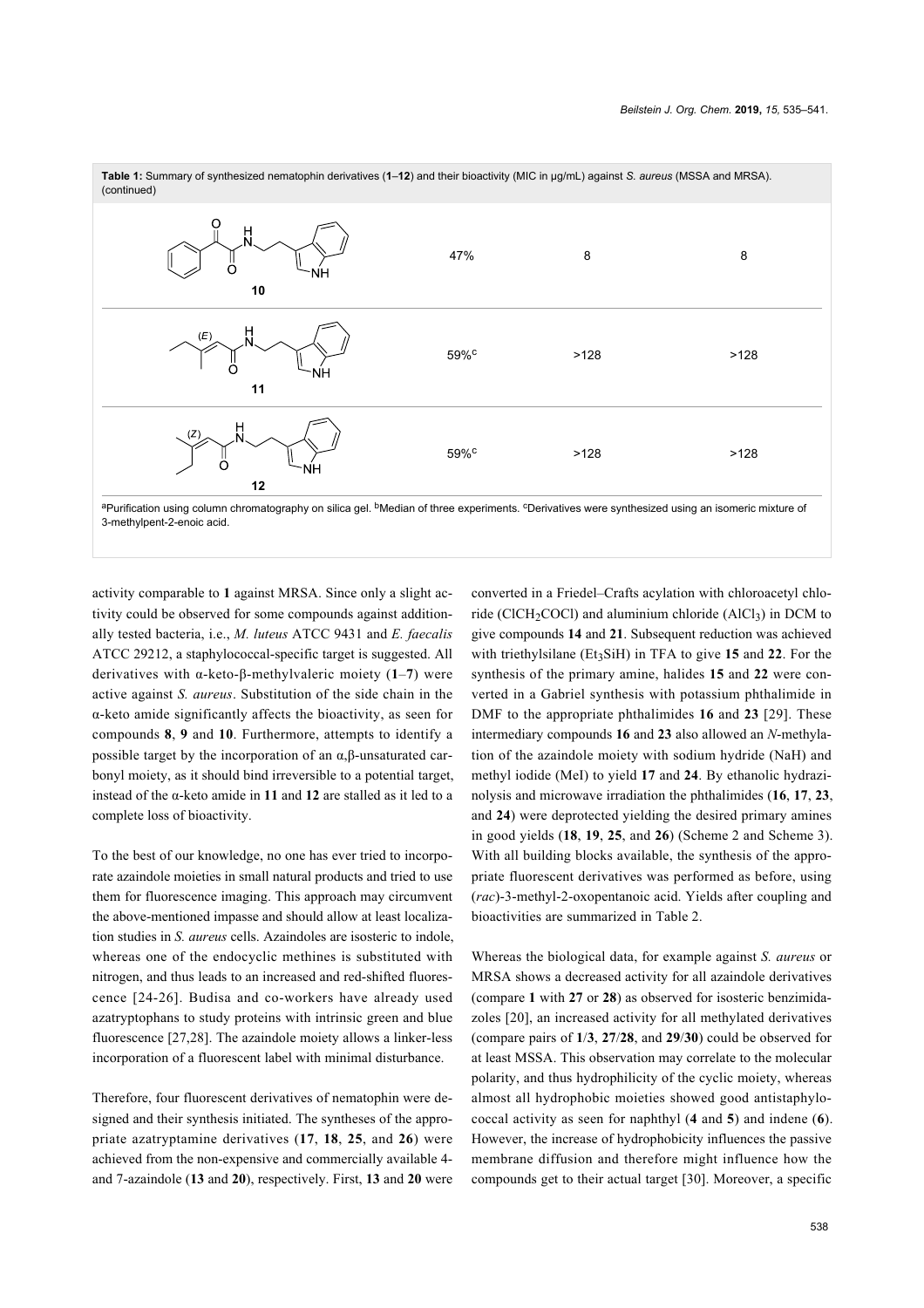<span id="page-4-0"></span>

Scheme 2: Synthesis of azatryptamines (4-azatryptamine (4ATRA) and 1-methyl-4-azatryptamine (1M4ATRA)). i) 5.0 equiv AlCl<sub>3</sub>, 5.0 equiv chloroacetyl chloride in DCM, overnight, rt 67%; ii) 7.0 equiv Et<sub>3</sub>SiH in TFA, overnight, rt, 93%; iii) 1.1 equiv potassium phthalimide, in DMF, 100 °C, 21%; iv) 1.2 equiv NaH, 1.0 equiv MeI in DMF, overnight, rt, 62%; v) 5.0 equiv N2H4·H2O in EtOH, 90 °C, 2 h, 25 W, 99% to quant.

<span id="page-4-1"></span>

Scheme 3: Synthesis of azatryptamines (7-azatryptamine (7ATRA) and 1-methyl-7-azatryptamine (1M7ATRA)). i) 5.0 equiv AlCl<sub>3</sub>, 5.0 equiv CICH<sub>2</sub>COCl in DCM, overnight, rt 32%; ii) 7.0 equiv Et<sub>3</sub>SiH in TFA, overnight, rt, 93%; iii) 1.1 equiv potassium phthalimide, in DMF, 100 °C, 56%; iv) 1.2 equiv NaH, 1.0 equiv MeI in DMF, overnight, rt, 57%; v) 5.0 equiv N2H4·H2O in EtOH, 2 h, 90 °C, 25 W, 92% to quant.

minimal size of the cyclic moiety must be fulfilled as, e.g., **2** with a phenyl moiety is less active in vitro.

#### Conclusion

Despite their lower bioactivities, the azaindole derivatives are currently under investigation upon their use for fluorescence

imaging. Furthermore, derivatives **3** and **6** will be further studied for identification of their actual target in *S. aureus*. This could be a serine protease that can also be addressed in the future by more stable compounds. Moreover, it might be possible to use nematophin and its derivatives for topical treatment of *S. aureus* infections.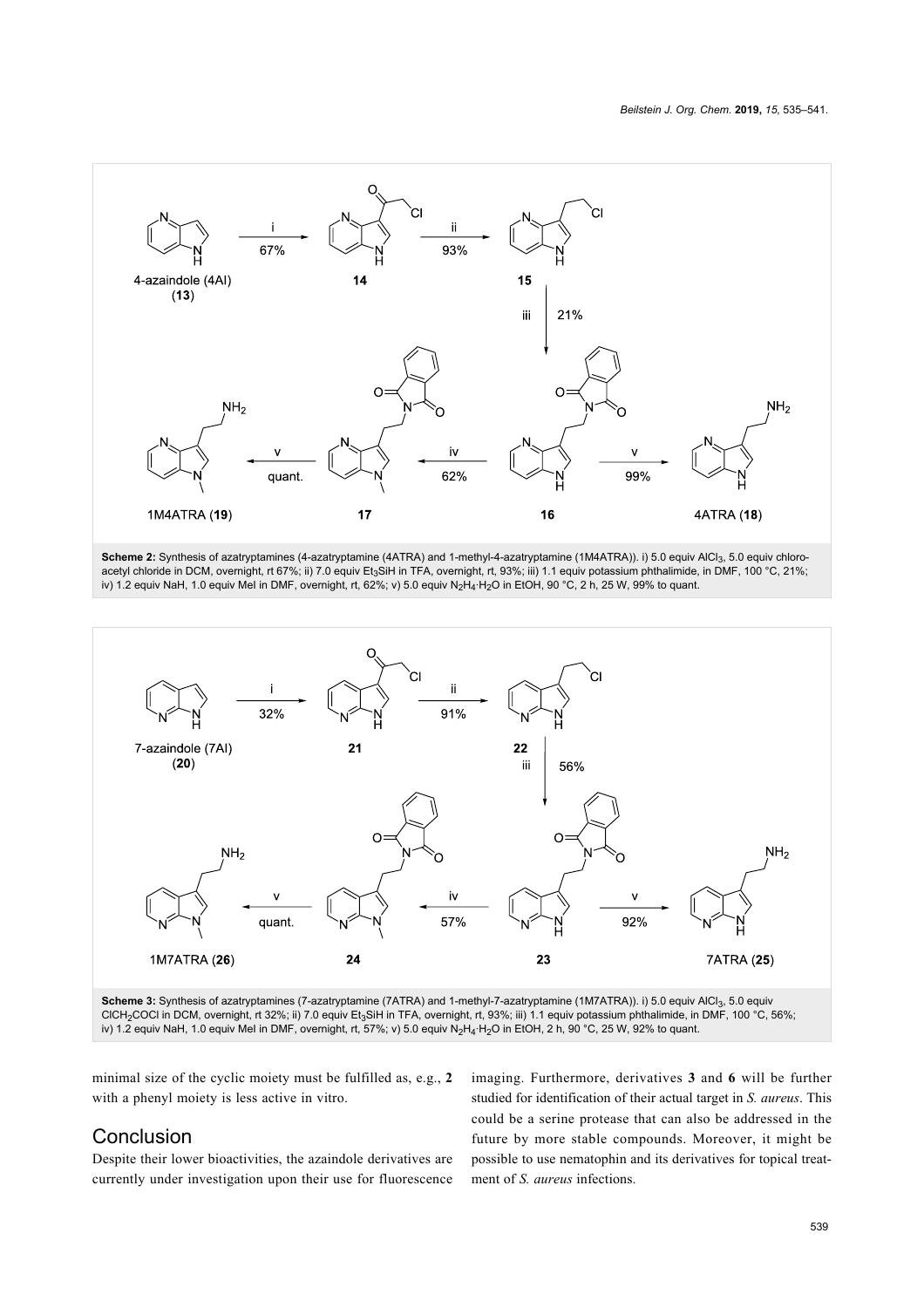<span id="page-5-7"></span>

| Table 2: Summary of synthesized nematophin derivatives (27-30) and their bioactivity (MIC in µg/mL) against S. aureus (MSSA and MRSA). |                    |                                |                           |
|----------------------------------------------------------------------------------------------------------------------------------------|--------------------|--------------------------------|---------------------------|
|                                                                                                                                        |                    | MIC (µg/mL) <sup>b</sup>       |                           |
| structure                                                                                                                              | yield <sup>a</sup> | S. aureus (MSSA)<br>ATCC 29213 | MRSA (MRSA)<br>ATCC 43300 |
| റ<br>빘<br>O<br>NΗ<br>27                                                                                                                | 32%                | 32                             | 64                        |
| റ<br>빘<br>28                                                                                                                           | 16%                | $16\,$                         | >128                      |
| 빘<br>Ω<br>ŃΗ<br>29                                                                                                                     | 72%                | $16\,$                         | 64                        |
| O<br>벘<br>∩<br>$30\,$                                                                                                                  | 28%                | 4                              | 32                        |
| <sup>a</sup> Purification using column chromatography on silica gel. <sup>b</sup> Median of three experiments.                         |                    |                                |                           |

# Supporting Information

#### <span id="page-5-6"></span>Supporting Information File 1

General procedure, supplemantary table and NMR spectra. [\[https://www.beilstein-journals.org/bjoc/content/](https://www.beilstein-journals.org/bjoc/content/supplementary/1860-5397-15-47-S1.pdf) [supplementary/1860-5397-15-47-S1.pdf\]](https://www.beilstein-journals.org/bjoc/content/supplementary/1860-5397-15-47-S1.pdf)

#### Acknowledgements

We thank Denia Frank for excellent technical support. This work was supported by the LOEWE program of the state of Hesse as part of the MegaSyn research cluster to H.B.B.

## ORCID® iDs

Frank Wesche - <https://orcid.org/0000-0001-6340-3155> Helge B. Bode - <https://orcid.org/0000-0001-6048-5909>

#### References

- <span id="page-5-0"></span>1. Li, J. W.-H.; Vederas, J. C. *Science* **2009,** *325,* 161–165. [doi:10.1126/science.1168243](https://doi.org/10.1126%2Fscience.1168243)
- <span id="page-5-1"></span>2. Herbert, E. E.; Goodrich-Blair, H. *Nat. Rev. Microbiol.* **2007,** *5,* 634–646. [doi:10.1038/nrmicro1706](https://doi.org/10.1038%2Fnrmicro1706)
- 3. Goodrich-Blair, H.; Clarke, D. J. *Mol. Microbiol.* **2007,** *64,* 260–268. [doi:10.1111/j.1365-2958.2007.05671.x](https://doi.org/10.1111%2Fj.1365-2958.2007.05671.x)
- <span id="page-5-2"></span>4. Shi, Y.-M.; Bode, H. B. *Nat. Prod. Rep.* **2018,** *35,* 309–335. [doi:10.1039/c7np00054e](https://doi.org/10.1039%2Fc7np00054e)
- 5. Vizcaino, M. I.; Guo, X.; Crawford, J. M. *J. Ind. Microbiol. Biotechnol.* **2014,** *41,* 285–299. [doi:10.1007/s10295-013-1356-5](https://doi.org/10.1007%2Fs10295-013-1356-5)
- 6. Klassen, J. L. *Curr. Opin. Insect Sci.* **2014,** *4,* 15–22. [doi:10.1016/j.cois.2014.08.004](https://doi.org/10.1016%2Fj.cois.2014.08.004)
- 7. Challinor, V. L.; Bode, H. B. *Ann. N. Y. Acad. Sci.* **2015,** *1354,* 82–97. [doi:10.1111/nyas.12954](https://doi.org/10.1111%2Fnyas.12954)
- 8. Crawford, J. M.; Portmann, C.; Zhang, X.; Roeffaers, M. B. J.; Clardy, J. *Proc. Natl. Acad. Sci. U. S. A.* **2012,** *109,* 10821–10826. [doi:10.1073/pnas.1201160109](https://doi.org/10.1073%2Fpnas.1201160109)
- <span id="page-5-3"></span>9. Shapiro-Ilan, D. I.; Gouge, D. H.; Koppenhöfer, A. M. Factors affecting commercial success: case studies in cotton, turf and citrus.. In *Entomopathogenic nematology;* Gaugler, R., Ed.; CABI: Wallingford, 2002; pp 333–355. [doi:10.1079/9780851995670.0333](https://doi.org/10.1079%2F9780851995670.0333)
- <span id="page-5-4"></span>10. Cai, X.; Nowak, S.; Wesche, F.; Bischoff, I.; Kaiser, M.; Fürst, R.; Bode, H. B. *Nat. Chem.* **2017,** *9,* 379–386. [doi:10.1038/nchem.2671](https://doi.org/10.1038%2Fnchem.2671)
- 11. Reimer, D.; Cowles, K. N.; Proschak, A.; Nollmann, F. I.; Dowling, A. J.; Kaiser, M.; ffrench-Constant, R.; Goodrich-Blair, H.; Bode, H. B. *ChemBioChem* **2013,** *14,* 1991–1997. [doi:10.1002/cbic.201300205](https://doi.org/10.1002%2Fcbic.201300205)
- <span id="page-5-5"></span>12. Reimer, D.; Luxenburger, E.; Brachmann, A. O.; Bode, H. B. *ChemBioChem* **2009,** *10,* 1997–2001. [doi:10.1002/cbic.200900187](https://doi.org/10.1002%2Fcbic.200900187)